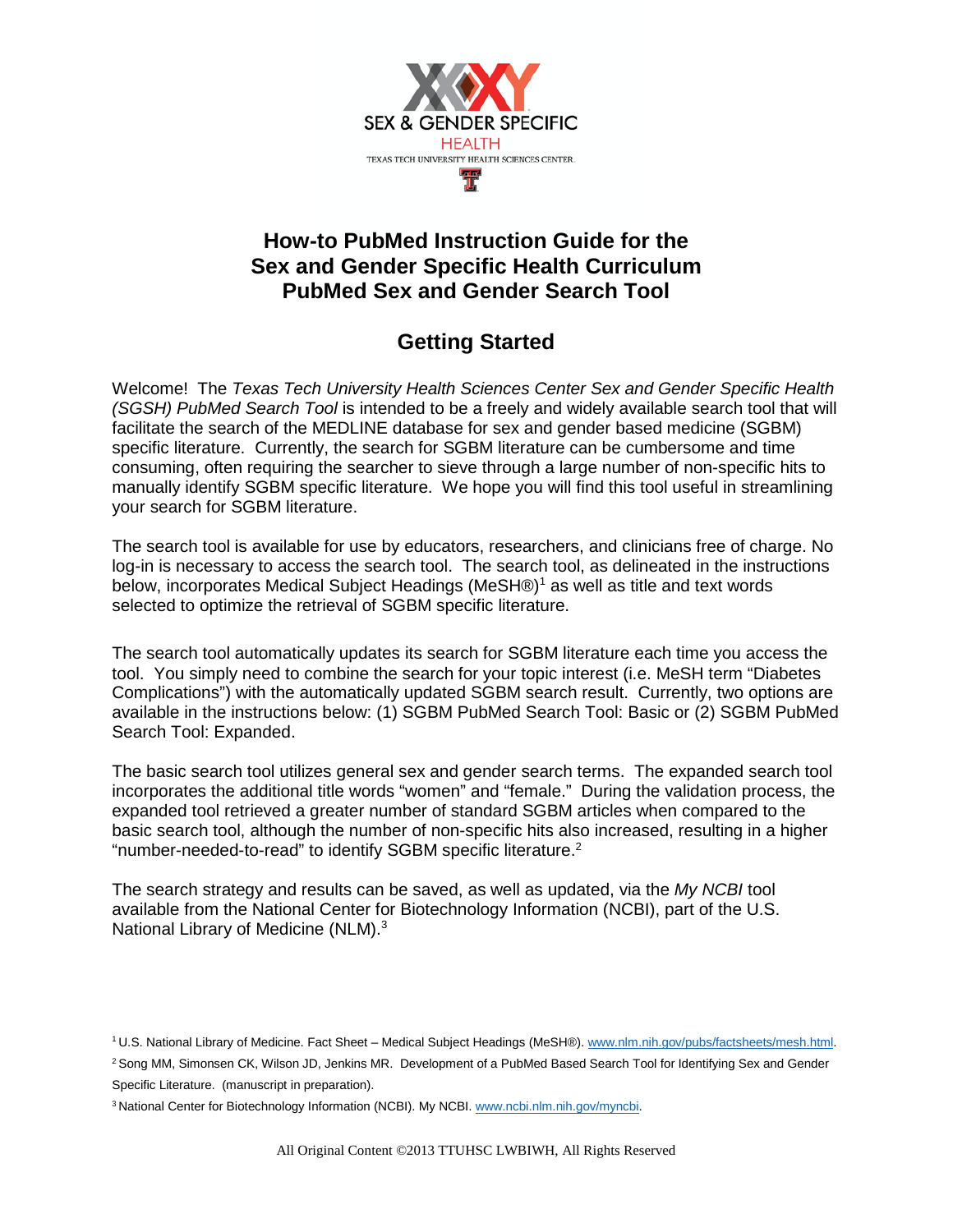

# **PubMed Sex and Gender Search Tool**

## **Instructions**

**Follow the link provided on the SGSH website Resources page to the PubMed website. You can choose a basic search or an advanced search.** 

### **Depending on your choice, the PubMed website link has been automatically populated with the following basic or advanced search string:**

### **Basic Search String:**

(sex based OR sex factors OR sex distribution OR sex characteristics OR sex dimorphism OR gender difference\* OR gender based) AND (gender[ti] OR sex[ti]) AND (Humans[Mesh] AND English[lang])

### **Advanced Search String:**

(sex based OR sex factors OR sex distribution OR sex characteristics OR sex dimorphism OR gender difference\* OR gender based) AND (gender[ti] OR sex[ti] OR women[ti] OR female[ti]) AND (Humans[Mesh] AND English[lang])

### **Once you arrive at the PubMed website with your chosen search string populated, follow the below instructions for refining your search:**

- **1.** You will see that the initial search results are already available
- **2.** To refine the search further, click on **Advanced** under **Search** box
- **3.** Type the number 1 and your search topic in the first line in the **Builder** section
- **4.** Click on **Search**
- **5.** Narrow your search further by continuing this method, each time updating the search number and using AND your topic
	- a. For example: the number 1 AND hypertension yields several thousand documents
	- b. Click **Advanced** button and then enter the number 2 AND diuretics into same box in the **Builder** row to yield much fewer topics
	- c. Continue until the number of articles meets your needs